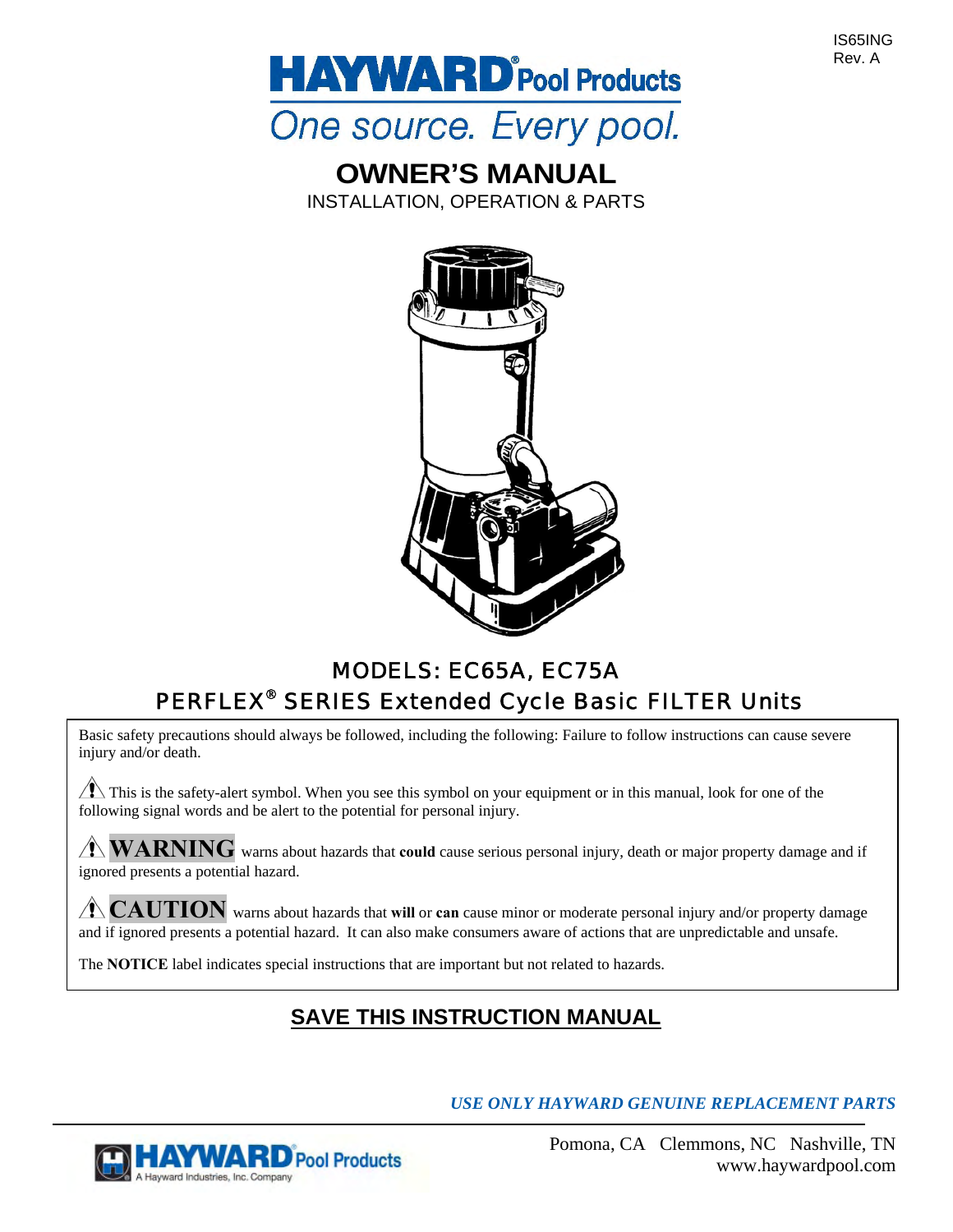## **THIS PAGE IS INTENDED TO BE BLANK**

*USE ONLY HAYWARD GENUINE REPLACEMENT PARTS* 

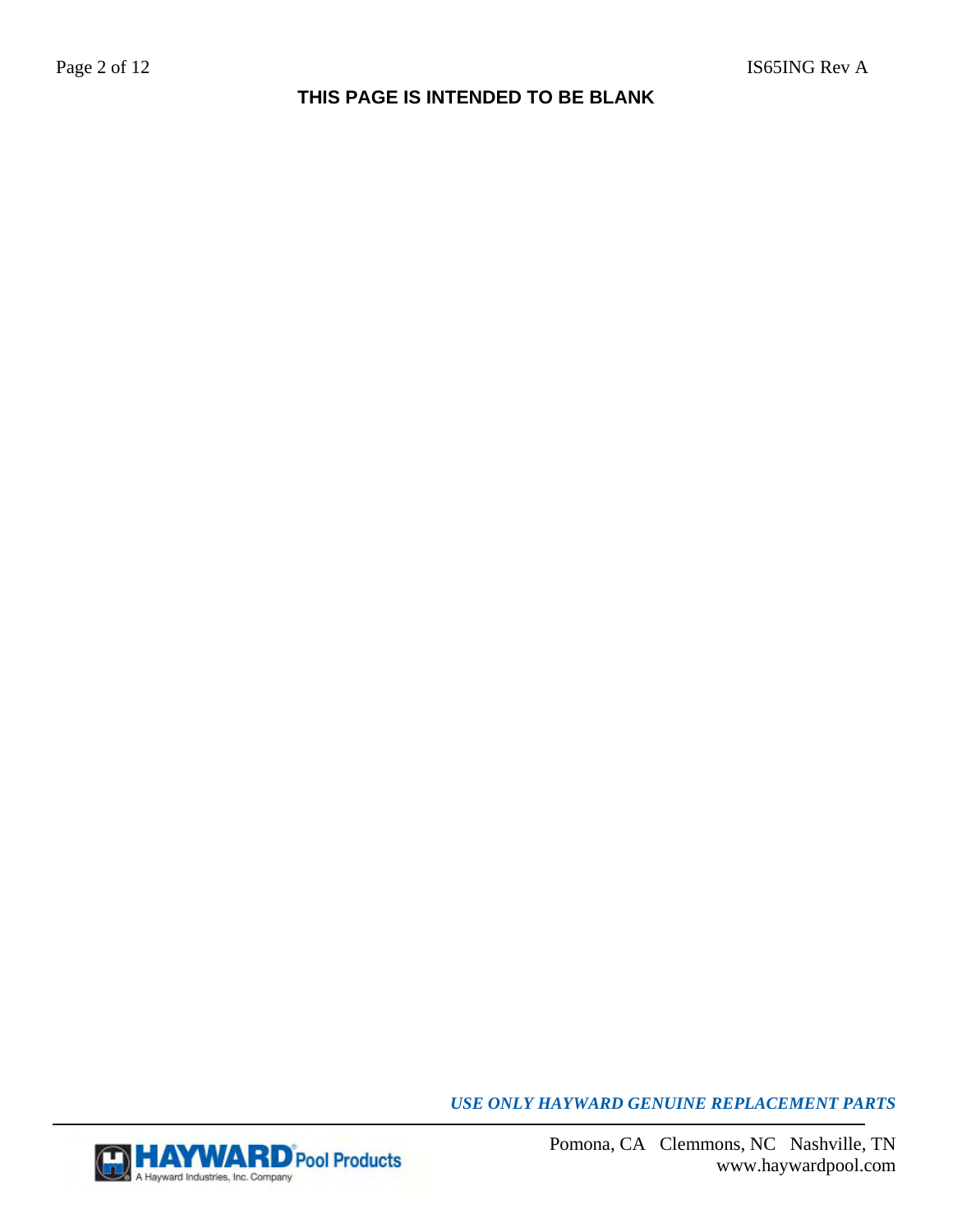

#### - **WARNING** - **Read and follow all instructions in this owner's manual and on the equipment. Failure to follow instructions can cause severe injury and/or death**.



#### **WARNING – Suction Entrapment Hazard.**

Suction in suction outlets and/or suction outlet covers which are, damaged, broken, cracked, missing, or unsecured can cause severe injury and/or death due to the following entrapment hazards:

**Hair Entrapment**- Hair can become entangled in suction outlet cover.

**Limb Entrapment**- A limb inserted into an opening of a suction outlet sump or suction outlet cover that is damaged, broken, cracked, missing, or not securely attached can result in a mechanical bind or swelling of the limb.

**Body Suction Entrapment**- A negative pressure applied to a large portion of the body or limbs can result in an entrapment.

**Evisceration/ Disembowelment** - A negative pressure applied directly to the intestines through an unprotected suction outlet sump or suction outlet cover which is, damaged, broken, cracked, missing, or unsecured can result in evisceration/ disembowelment.

**Mechanical Entrapment**- There is potential for jewelry, swimsuit, hair decorations, finger, toe or knuckle to be caught in an opening of a suction outlet cover resulting in mechanical entrapment.

#### **WARNING** - **To Reduce the risk of Entrapment Hazards:**

o When outlets are small enough to be blocked by a person, a minimum of two functioning suction outlets per pump must be installed. Suction outlets in the same plane (i.e. floor or wall), must be installed a minimum of three feet (3') [1 meter] apart, as measured from near point to near point.

- Dual suction fittings shall be placed in such locations and distances to avoid "dual blockage" by a user.
- o Dual suction fittings shall not be located on seating areas or on the backrest for such seating areas.
- o Never use Pool or Spa if any suction outlet component is damaged, broken, cracked, missing, or not securely attached.
- o Replace damaged, broken, cracked, missing, or not securely attached suction outlet components immediately.
- o In addition two or more suction outlets per pump installed in accordance with latest NSPI, IAF Standards and CPSC guidelines, follow all National, State, and Local codes applicable.
- o Installation of a vacuum release or vent system, which relieves entrapping suction, is recommended.

 **WARNING – Failure to remove pressure test plugs and/or plugs used in winterization of the pool/spa from the suction outlets can result in an increase potential for suction entrapment as described above.**

 **WARNING – Failure to keep suction outlet components clear of debris, such as leaves, dirt, hair, paper and other material can result in an increase potential for suction entrapment as described above.**

 **WARNING – Suction outlet components have a finite life, the cover/grate should be inspected frequently and replaced at least every ten years or if found to be damaged, broken, cracked, missing, or not securely attached.**

 **CAUTION – Components such as the filtration system, pumps and heater must be positioned so as to prevent their being used as means of access to the pool by young children.**

**WARNING – Never operate or test the circulation system at more than 40 PSI.**

**CAUTION – All electrical wiring MUST be performed by a qualified professional, and MUST conform to local codes and regulations.**

 $\Lambda$  WARNING – Never change the filter control valve position while the pump is running.



**WARNING – Hazardous Pressure.** Pool and spa water circulation systems operate under hazardous pressure during start up, normal operation, and after pump shut off. Stand clear of circulation system equipment during pump start up. Failure to follow safety and operation instructions could result in violent separation of the pump housing and cover, and/or filter housing and clamp due to pressure in the system, which could cause property damage, severe personal injury, or death. Before servicing pool and spa

water circulation system, all system and pump controls must be in off position and filter manual air relief valve must be in open position. Before starting system pump, all system valves must be set in a position to allow system water to return back to the pool. Do not change filter control valve position while system pump is running. Before starting system pump, fully open filter manual air relief valve. Do not close filter manual air relief valve until a steady stream of water (not air or air and water) is discharged.



**WARNING – Separation Hazard.** Failure to follow safety and operation instructions could result in violent separation of pump and/or filter components. Strainer cover must be properly secured to pump housing with strainer cover lock ring. Before servicing pool and spa circulation system, filters manual air relief valve must be in open position. Do not operate pool and spa circulation system if a system component is not assembled properly, damaged, or missing.



**WARNING – Electrical** Ground motor before connecting to electrical power supply. Failure to ground pump motor can cause serious or fatal electrical shock hazard.

**WARNING** – Do NOT ground to a gas supply line.

*USE ONLY HAYWARD GENUINE REPLACEMENT PARTS* 

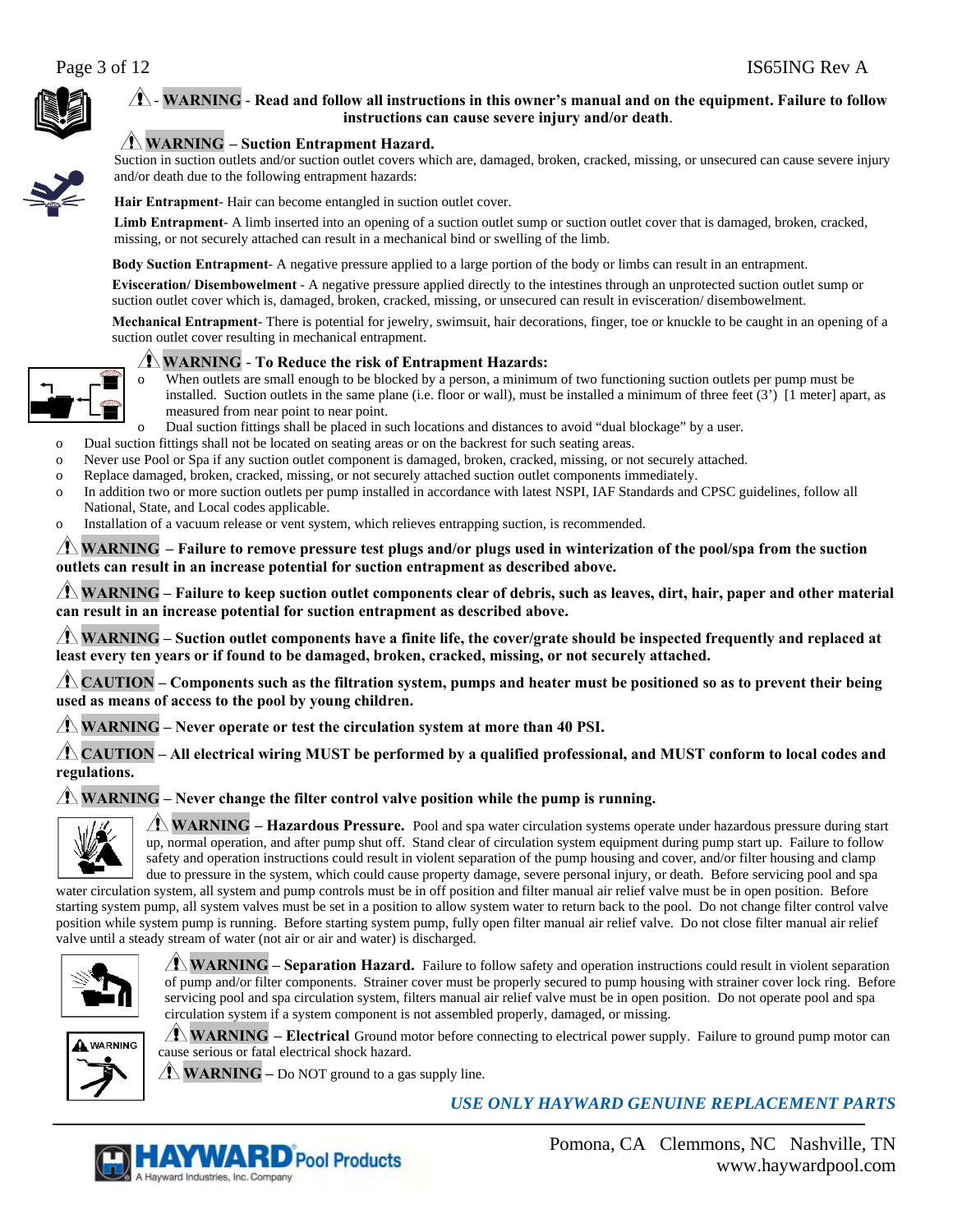**WARNING** – To avoid dangerous or fatal electrical shock, turn OFF power to motor before working on electrical connections.

**WARNING** – Failure to bond pump to pool structure will increase risk for electrocution and could result in injury or death. To reduce the risk of electric shock, see installation instructions and consult a professional electrician on how to bond pump. Also, contact a licensed electrician for information on local electrical codes for bonding requirements.

The Hayward-Perflex is a high performance swimming pool filter. The EC65AC filter it has an output rating of 3,240 gallons (12.2 KL) per hour. The EC75AC filter it has an output rating of 4800 gallons (18.0 KL) per hour Manufactured from durable, corrosion-proof materials, the filter can be combined on a strong, molded mounting base. The filters are designed for continuous operation, for installation up to 2 feet above, the pool water line. It may be used on fresh or salt water swimming pools.

The Perflex filter uses diatomite filter powder (commonly called D.E.). D.E. is the most efficient dirt remover known. It is normally fed into the system through the skimmer when the filter is initially started; then drained from the filter when it can no longer efficiently remove dirt from the water. Through the Perflex's exclusive "BUMP" action, the D.E. is periodically regenerated and the filter cycle extended without changing the powder. When the filter powder is totally used, the "BUMP" action makes it possible to drain the used diatomite without backwashing or dismantling the filter.

#### **PUMP SELECTION**

To power your Perflex filter, select a continuous duty pump designed for swimming pool service. The pump mounting bracket (EC65BLP) and hardware purchased separately for the filter will readily accept most units.

It is important to determine whether the pump will be located above or below the normal pool water line. If the pump is going above the water line, a self-priming centrifugal pump must be used. Self-priming pumps can lift water from a lower level and prime automatically. There is another type of pump simply called the centrifugal. Unlike self-priming centrifugals which can lift water from a lower level, a centrifugal must be located below the water line for dependable priming.

Select a pump with an output rating of between 30 and 100 GPM (114-380 LPM).



### **SYSTEM LOCATION**

- 1. Though the system is designed for outdoor use, it is advisable to protect electrical components from the weather. Select a well-drained area, one that will not flood when it rains.
- 2. For best pump performance, locate the system above the pool water line, a Super Pump<sup>®</sup>, Super II™ pump, Max-Flo or TriStar™ pump is required and can be raised two feet above the water line.
- 3. Set the mounting platform level. Keep the filter bump handle, drain outlet, and pressure gauge accessible for convenient operation. There is an alternate bump handle location on the other side of the filter outlet. Instructions for changing the handle position are covered later.
- 4. Position the system so that the filter tank can drain by gravity.

#### **PLUMBING** & **INSTALLATION**

- 1. Use 1-1/2" I.D. flexible plastic pipe, or hose, joined with insert fittings and stainless steel clamps. If rigid return piping is used, installation of a piping union is recommended for ease of future servicing.
- 2. All plumbing connections on the system are 1-1/2" N.P.T. When making connections, use plastic male-end adapters. Apply three turns of Teflon tape or plastic pipe sealant compatible with ABS to the male threads. Screw the fitting into the thread hand tight; then, using a wrench, tighten one more full turn. Additional tightening is unnecessary-and-could result in damage to components.
- 3. Tighten pump base mounting bolts, if loose.
- 4. Securely *hand tighten* the union nut between the filter and pump.
- 5. Connect the pool suction plumbing between the skimmer, pool outlet, and the pump.
- 6. Connect the pool return (inlet) plumbing
- 7. If the pressure gauge is not installed, apply Teflon tape to the gauge threads, and carefully screw the gauge into the threaded hole in the side of the filter body.
- 8. A drain plug, with gasket, is furnished with each filter and is all that is needed for complete filter draining. If desired however, drain piping may be extended from the filter by using the optional Drain Valve Kit (Model SP0723) and an appropriate length of 1-1/2" pipe. Piping must slope away from the filter so the tank can drain by gravity.
- 9. All electrical connections should be made in accordance with applicable electrical codes.
- 10. Check for joint leaks before operating system.
- 11. Refer to pump instruction booklet for pump information.

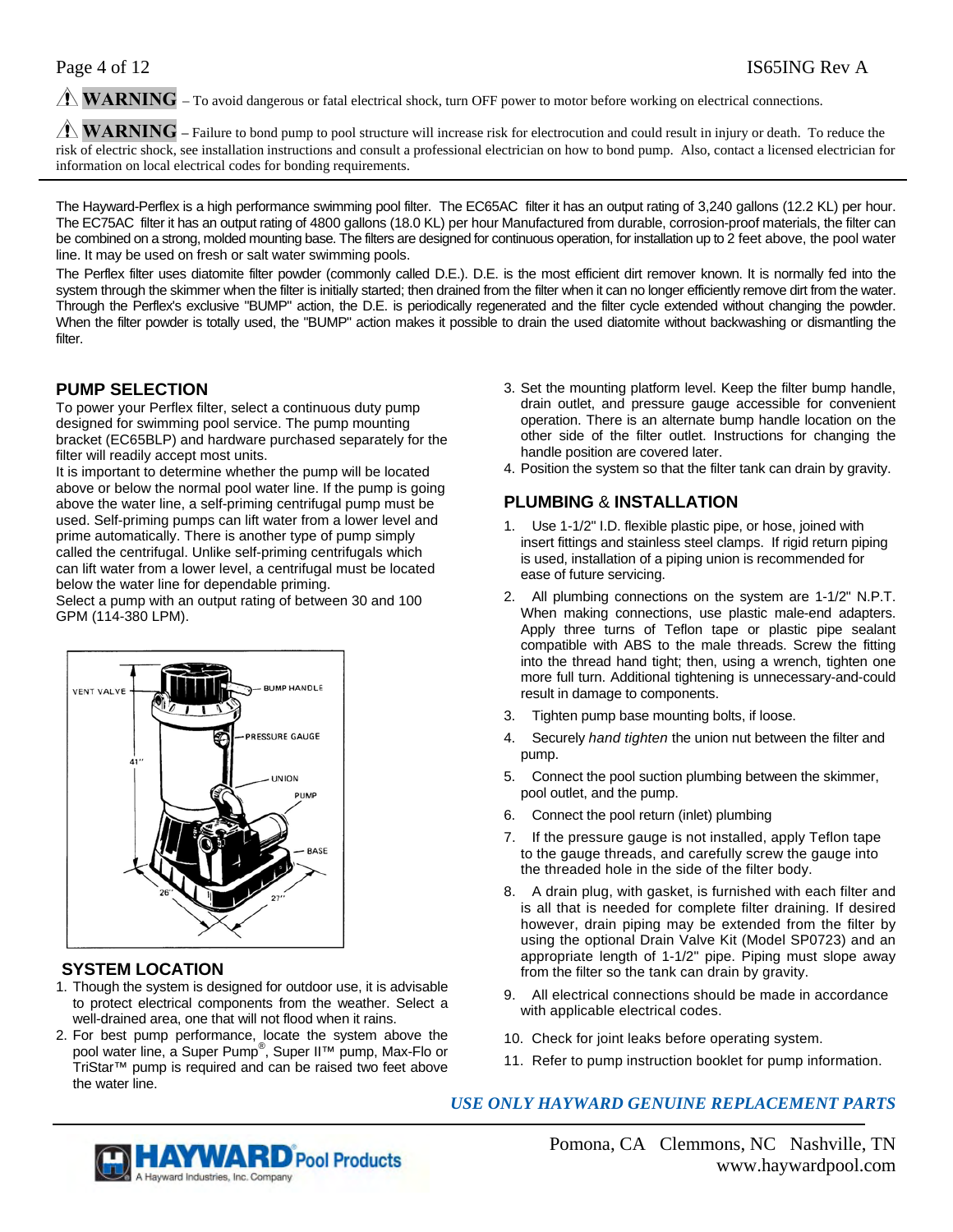#### **BEFORE STARTING THE FILTER**

1. Obtain a supply of operating chemicals, D.E., and a pool test kit. Use only the swimming pool grades of D.E., such as:

| <b>CELATOM</b> | Eagle-Picher Industries, Inc.       |
|----------------|-------------------------------------|
| AQUA-CEL       | Johns-Manville Products Corporation |
| DICALITE 4200  | Grefco Inc.                         |
| <b>WITCO</b>   | <b>Witco Corporation</b>            |

2. Superchlorinate the pool water by adding unstabilized granular or liquid chlorine. Stabilized forms of chlorine are recommended for normal daily use after the initial clean up of the water. Follow chemical manufacturer's recommendations for superchlorination and daily use.

#### **STARTING THE FILTER**

Close the filter drain and the vent valve.



**CAUTION: All suction and discharge valves must be open when starting the pump. Failure to do so could cause severe personal injury and/or property damage.** 

Prime and start the pump following the manufacturer's instructions. Air trapped in the system will automatically vent to the pool. When there is a steady flow of water returning to the pool, the filter is ready for precoating. *DO NOT* operate the filter for more than one minute without the precoat charge.

#### **PRECOATING**

For the EC65A Scoop 6 lbs. (2.7 kgs.) of diatomite into the system through the skimmer as fast as the plumbing will take it. For the EC75A Scoop 7 lbs. (3.2 kgs.) of diatomite into the system through the skimmer as fast as the plumbing will take it. Note and record the pressure gauge reading after the diatomite has been added. This is the *"precoat pressure."* 

#### **FILTERING**

Filtration starts as soon as the filter has been precoated. As the filter removes dirt from the pool water, the accumulated dirt causes a resistance to flow. As a result, the gauge pressure will rise and the flow will decrease. When the pressure rises 7-10 psi (.49-.70 Bar) above the precoat pressure, regenerate the filter.

### **REGENERATION (Extending the Cycle)**

Stop the pump. Move the bump handle down slowly, then up briskly. Repeat 3 times. Restart the pump and filtration will resume at near the original flow and pressure.

After each regeneration, and until the filter is cleaned, there may be a slight increase in the starting pressure. This is the result of dirt accumulating within the filter and is completely normal.

#### **CLEANING**

Cleaning is recommended when the gauge pressure rises more than 10 psi (.70 Bar) in less than a 24 hour period or when cloudy water returns to the pool for more than 30 seconds after regeneration. To clean, first stop the pump; then move the bump handle down slowly, then up briskly. Repeat 8 times. Open the vent valve (under bump cover), open the filter drain (Note: if the filter is installed below the pool water line, close the suction and return valves) and allow water and-dirt-to-empty completely.

After the filter has drained, and with the drain still open, run the pump for a few seconds to flush out any dirt remaining in the bottom of the filter. (Note: If the filter is installed below the pool water line, opening the *suction* valve for a few seconds with the pump off will adequately flush the unit.)

Close the filter drain and the vent valve. Open the suction and return valves (when used). Start the pump and let the filter fill with water and repeat the CLEANING procedure. This completes the cleaning phase. The filter is now ready for recharging. Proceed as in STARTING THE FILTER and PRECOATING.

#### **VACUUMING**

Vacuuming can be performed directly into the filter whenever needed. For fastest results, regenerate the filter before and after each vacuuming operation.

#### **TO CHANGE BUMP HANDLE POSITION**

- 1. Remove the bump handle grip. Push in tab at base of handle. Carefully pry the bump cover from the retaining groove and slide the cover off the handle.
- 2. Using a drift (or 10 penny nail), tap the pivot pin out of the filter head anchor point, freeing the end of the handle.

Rotate the bump handle to the alternate position and align the handle and the head anchor holes. Tap the pivot pin in place.

3. Reinstall the bump cover and grip.

#### **PREVENTIVE MAINTENANCE**

While Perflex filters are basically resistant to the difficulties often encountered as a result of chemical build-up in swimming pools, it is important to keep in mind that the mineral content in a pool increases every day as a result of the chemicals and the normal water evaporation process. If the concentration of minerals is allowed to get too high, the minerals will form deposits on the Flex-Tubes inside the filter, and will eventually result in shortened filter cycles. To guard against this, a yearly chemical cleaning (soaking) of the Flex-Tube assembly is suggested. Use commercially available 20% muriatic acid added to water in 1 to 1 ratio; or use other commercial filter



#### instructions. Use a plastic container. **CAUTION: WHEN HANDLING CLEANING AGENTS AS THEY CAN BE HARMFUL TO THE EYES, SKIN AND CLOTHING**.

After cleaning, thoroughly flush all affected parts with cold water. Always wear gloves and eye protection when handling cleaning agents.

#### **WINTERIZING**

In areas where sub-freezing temperatures can be expected, the filter should be drained and removed from its operating location and stored indoors. Prior to removal, cycle the filter as described under CLEANING.

*USE ONLY HAYWARD GENUINE REPLACEMENT PARTS* 

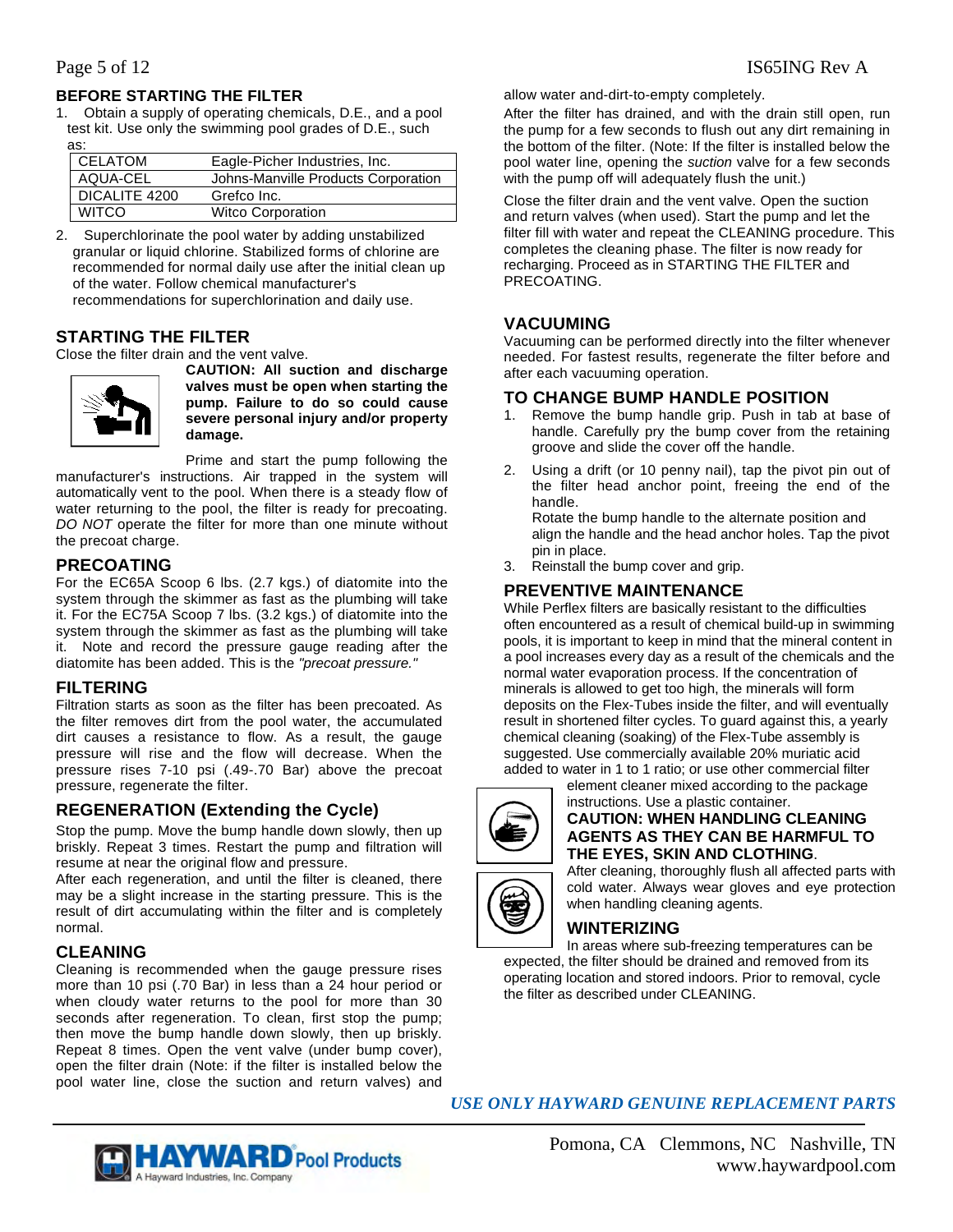| REF.<br>NO.     | PART NO.              | <b>DESCRIPTION</b>                                                      | NO.<br>REQ'D.            |
|-----------------|-----------------------|-------------------------------------------------------------------------|--------------------------|
| 1               | ECX11206              | <b>Bump Mechanism Cover</b>                                             | 1                        |
| $\overline{2}$  | ECX1019               | Cover Screw (1981 and Prior)                                            | $\overline{2}$           |
| 3               | <b>ECX1322A</b>       | Vent Valve With O-Ring                                                  | 1                        |
| $\overline{4}$  | <b>ECX11194AT</b>     | Filter Head with Vent Valve                                             | 1                        |
| 5               | ECX100Z9              | Roll Pin                                                                | 1                        |
| 6               | <b>ECX4236A</b>       | Bump Shoulder bolt Kit                                                  | 1                        |
| 7               |                       | Nut in bolt Kit                                                         |                          |
| 8               | ECX1040               | Bump Handle Assy w/pins, bolt & nut                                     | 1                        |
| 9               | <b>ECX1037B</b>       | Bump Handle Grip                                                        | 1                        |
| 10              | <b>FCX1642A</b>       | Tank Bolt Set (Screw and Nut)                                           | 15                       |
| 11              | ECX1077               | 14" x 1 1/16" OD Flat washer                                            | 30                       |
| 12              | ECX1230               | <b>Decal-Operation Instructions</b>                                     | 1                        |
| 13              | SPX1500NYA            | <b>Tube Sheet Screw</b>                                                 | 16                       |
| 14              | ECX1110               | <b>Bump Shaft</b>                                                       | 1                        |
| 15              | ECX9611246            | O-ring                                                                  | 3                        |
| 16              | ECX1014               | Retainer                                                                | $\overline{\phantom{a}}$ |
| 17              | ECX1011               | <b>Thrust Washer</b>                                                    | $\overline{2}$           |
|                 | <b>ECX1014A</b>       | Shaft kit (Includes 15,16,17)                                           | 1                        |
| 18              | ECX1104               | <b>Tube Sheet Top</b>                                                   | 1                        |
| 19              | ECX1105               | Diaphragm Gasket                                                        | 1                        |
| 20              | ECX1103               | <b>Tube Sheet Bottom</b>                                                | 1                        |
| 21              | SPX1500Y1             | <b>Tube Sheet Nut</b>                                                   | 16                       |
| 22a             | ECX1031               | Flex-Tube Assembly 13 3/8" (EC65)                                       | 120                      |
| 22 <sub>b</sub> | ECX1032               | Flex-Tube Assembly 16 1/4" (EC75)                                       | 120                      |
| 23              | ECX1642215            | 1/4"-20 x 1 3/4" Hex head Bolt                                          | 16                       |
| 24              | SP0723                | Ball-Type Drain Valve with Nipple                                       | 1                        |
| 25              | <b>ECX4220A</b>       | Elbow Assy w/ Check Valve                                               | 1                        |
| 26              | ECX4077B1             | Check Valve                                                             | 1                        |
| 27              | SPX1500W              | O-ring                                                                  | 1                        |
| 28a             | ECX27091              | Pressure Gauge                                                          | 1                        |
| 28 <sub>b</sub> | ECX12866              | Gauge Port Adapter                                                      | 1                        |
| 28c             | <b>ECX1287</b>        | Adapter O-ring                                                          | 1                        |
| 29              | <b>ECX11184AT</b>     | Filter Body w/Internal Elbow                                            | $\mathbf{1}$             |
| 30              |                       | Super, Super II™, or Tri-Star™ pump                                     | 1                        |
| 31              | SPX1485C              | Gasket                                                                  | 1                        |
| 32              | <b>SPX1485B</b>       | Pump Discharge Elbow                                                    | 1                        |
| 33              | SPX1425Z6             | 0-Ring                                                                  | 1                        |
| 34              | <b>SPX1485A</b>       | Union Ball End                                                          | 1                        |
| 35              | SPX1480C              | <b>Union Nut</b>                                                        | 1                        |
| 36              | ECX1263               | Platform Base                                                           | 1                        |
| 37              | ECX1275               | Pump Mounting Screw                                                     | $\overline{2}$           |
| 38              | EC1161                | Washer                                                                  | $\overline{\phantom{a}}$ |
|                 | ECX12515<br>ECX125175 | Flex-Tube Nest (EC65)<br>Flex Tube Nest (EC75)<br>(Includes. 13thru 22) | 1                        |



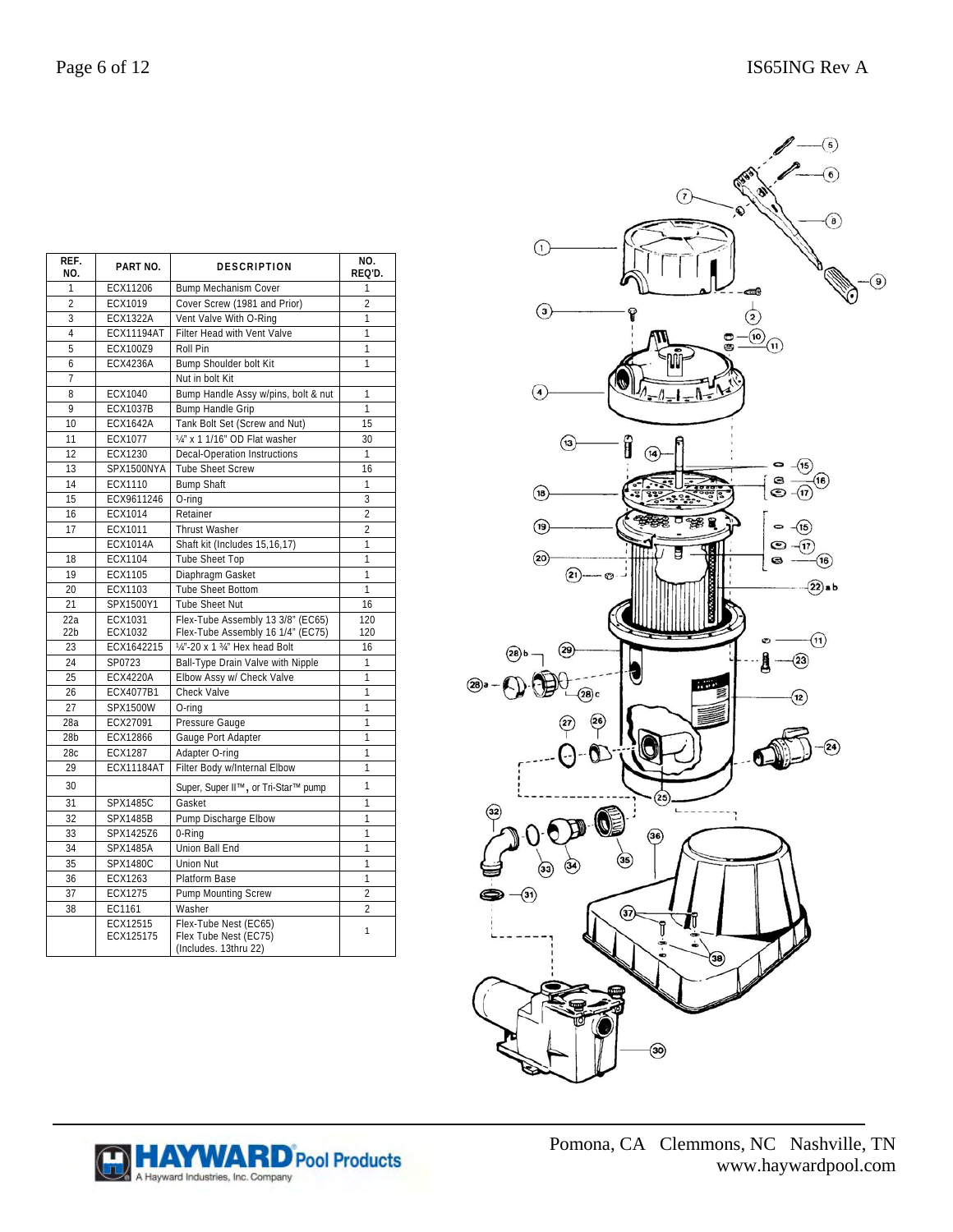#### **SERVICE** & **REPAIRS**

Consult your local authorized *Hayward-Perflex* dealer or service center. No returns may be made directly to the factory without the expressed written authorization of Hayward Pool Products, Inc.

#### **ALGAE CONTROL**

Algae is a form of plant life which can vary in size from a few thousandths of an inch to the size of a small tree. Of the many forms of algae, those most frequently found in swimming pool water are microscopic in size and green in color.

Algae readily grows in sunlight and can, under favorable conditions, quickly overgrow a swimming pool turning it completely green in just a few hours. On the other hand, swimming pool water can be kept unfavorable to algae growth simply by maintaining a chlorine level of at least 0.5 ppm in the water at all times. The chlorine level should be checked at least once a day using a suitable test kit.

If an algae condition develops and the pool water "blooms" green, superchlorination of the pool will be necessary to clear it. Add unstabilized granular chlorine, or liquid chlorine.

Follow chemical manufacturer's recommendation for superchlorination. The algae will quickly become inactive and can then be removed by the filter. Live algae, on the other hand, multiplies so fast that the filter cannot keep up with its growth rate. In an active algae situation, it may be necessary to regenerate the Perflex filter as frequently as every 2 to 3 hours.

When correctly used, commercial algaecides are effective against algae, though algaecides should be used in conjunction with, and not as a substitute for, regular chlorination or superchlorination.

Maintaining a chlorine level of at least 0.5 ppm in the pool water at all times is the most effective way to prevent algae growth in swimming pools.

#### **POOL CHEMISTRY GUIDELINES**

| <b>SUGGESTED POOL CHEMISTRY LEVELS</b>        |                  | <b>ACTION REQUIRED TO CORRECT POOL CHEMISTRY</b> |                                                                                                      |
|-----------------------------------------------|------------------|--------------------------------------------------|------------------------------------------------------------------------------------------------------|
|                                               |                  | <b>TO RAISE</b>                                  | <b>TO LOWER</b>                                                                                      |
| рH                                            | 7.2 to 7.6       | Add Soda Ash                                     | Add Muriatic Acid or Sodium Bisulphate                                                               |
| <b>TOTAL ALKALINITY</b>                       | 100 to 130 ppm   | Add Sodium Bicarbonate                           | Add Muriatic Acid                                                                                    |
| CHLORINE (UNSTABILIZED)                       | $0.3$ to 1.0 ppm | <b>Add Chlorine Chemical</b>                     | No action - chlorine will naturally dissipate                                                        |
| CHLORINE (STABILIZED)                         | 1.0 to 3.0 ppm   | Add Chlorine Chemical                            | No action - chlorine will naturally dissipate                                                        |
| <b>CHLORINE STABILIZER</b><br>(Cyanuric Acid) | 40 to 70 ppm     | Add Stabilizer                                   | Dilution - partially drain & refill pool with water<br>that has not been treated with Cyanuric Acid. |

| <b>PRODUCT REGISTRATION</b><br>(Retain for Your Records)                                                |  |  |
|---------------------------------------------------------------------------------------------------------|--|--|
| DATE OF INSTALLATION                                                                                    |  |  |
| PURCHASED FROM                                                                                          |  |  |
| <b>MODEL</b><br><u> 1980 - Jan Samuel Barbara, político e a f</u>                                       |  |  |
| SERIAL NUMBER<br>A Retain this Warranty Certificate in a safe and convenient location for your records. |  |  |

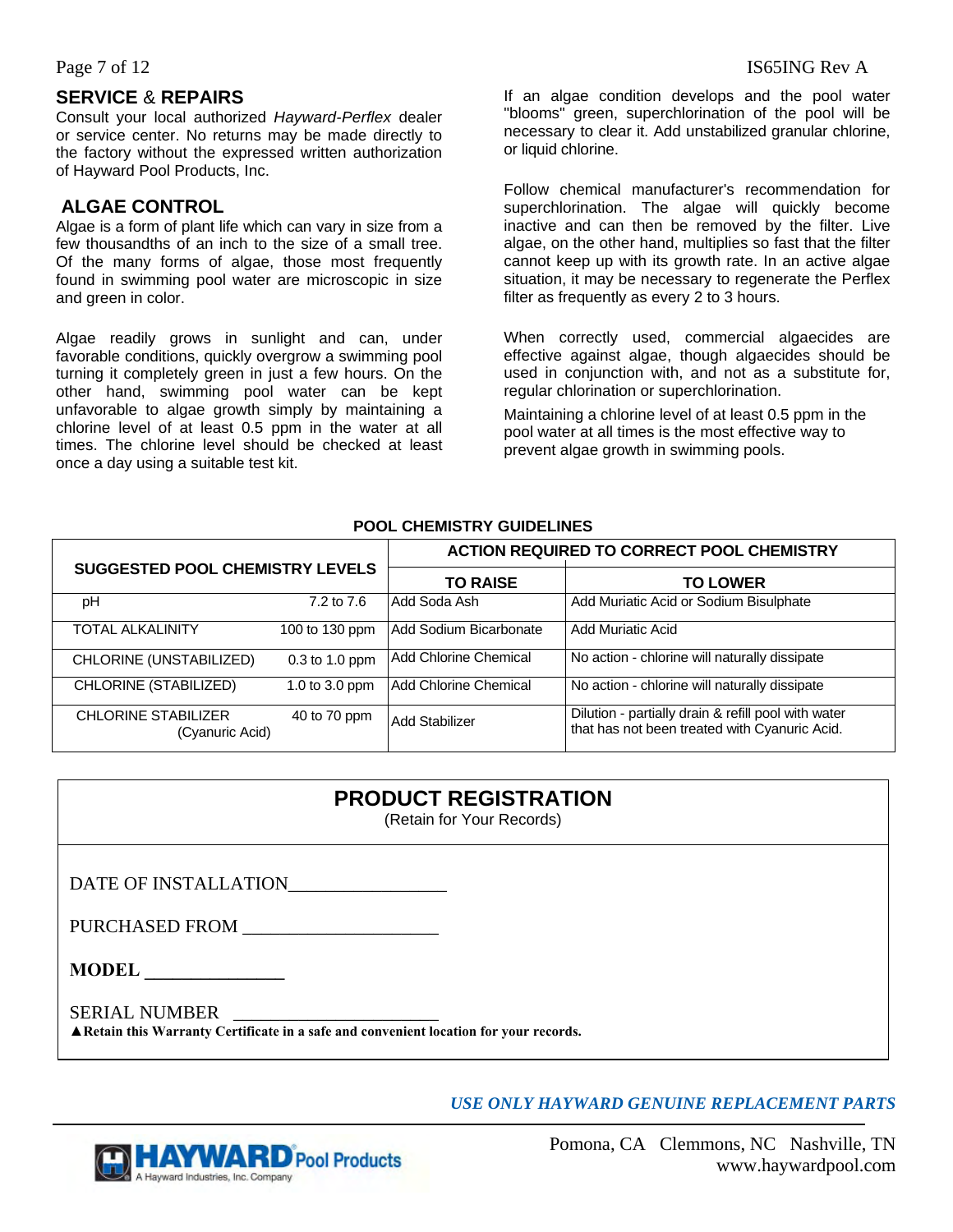| <b>PROBLEM</b>                | <b>PROBABLE CAUSE</b>                                                                                                                                                     | <b>REMEDY</b>                                                                                                                                     |
|-------------------------------|---------------------------------------------------------------------------------------------------------------------------------------------------------------------------|---------------------------------------------------------------------------------------------------------------------------------------------------|
|                               | 1. D.E. coated with normal accumulation of pool<br>dirt, algae, etc.                                                                                                      | 1. Bump.<br>2. Bump-Drain-Recharge.                                                                                                               |
| Running at high<br>pressures. | 2. Overcharge of D.E.<br>3. Restriction in return line caused by small<br>eyeball fitting.                                                                                | 3. Change to larger size fitting.<br>4. Open valve.                                                                                               |
|                               | 4. Partially closed valve on return line.                                                                                                                                 |                                                                                                                                                   |
|                               | 1. D.E. coated with normal accumulation of pool<br>dirt, algae, etc.<br>2. Pump strainer basket clogged.<br>3. Skimmer basket clogged.<br>4. Pump impeller vanes clogged. | 1. Bump.<br>2. Clean.<br>3. Clean.<br>4. Cleaning with a stiff wire thru the<br>pump strainer opening will usually<br>work. Alternate would be to |
| Drop off of return            | 5. Air leak on suction side of pump.                                                                                                                                      | disassemble-and clean.<br>5. Check cover gasket, hand knobs,<br>hose, clamps, etc. Replace or                                                     |
| flow.                         | Electric motor running less than maximum<br>6.<br>R.P.M. (under speed)                                                                                                    | tighten as necessary.<br>6. Consult pump and motor trouble<br>shooting guide.<br><b>NOTE:</b> Most motor problems are<br>due to:                  |
|                               |                                                                                                                                                                           | 1. Undersized or improper wiring.<br>2. Power cut-backs or a<br>combination of both.                                                              |
|                               | 1. D.E. loaded to capacity with pool dirt, algae,                                                                                                                         | 1. Bump-Drain-Recharge.                                                                                                                           |
|                               | etc.<br>2. Bumping incorrectly.                                                                                                                                           | 2. Slow down stroke - brisk upstroke.<br>Repeat 6 times.                                                                                          |
|                               |                                                                                                                                                                           | 3. Check and straighten or replace.                                                                                                               |
| Short cycles.                 | 3. Bump handle bent.<br>4. Pump output exceeds design flow rate of filter.                                                                                                | 4. Check GPM/LPM output. Regulate<br>pump GPM/LPM output to max.<br>filter GPM/LPM rating.                                                        |
|                               |                                                                                                                                                                           | 5. Super-chlorinate; Bump-Drain-                                                                                                                  |
|                               | 5. Presence of algae.                                                                                                                                                     | Recharge as needed.                                                                                                                               |
|                               | Contaminated (clogged) Flex-Tube braids<br>caused by:                                                                                                                     | <b>Clean Tube Nest</b><br>Detergent Cleaning: Remove<br>a)                                                                                        |
| Short cycles --               | a. Natural accumulation of chemical deposits<br>(accelerated if chemicals are fed thru<br>skimmer).                                                                       | tube nest and hose down with<br>forceful stream of clean water.<br>Soak tube nest in strong                                                       |
| even after proper             | b. Running D.E. charge too long with excessive                                                                                                                            | solution of laundry detergent                                                                                                                     |
| bumping,<br>draining, and     | amount of live algae present in pool.                                                                                                                                     | (such as <i>Cheer</i> ) and warm                                                                                                                  |
| recharging                    | c. Operating filter without D.E.<br>d. Operating too long without D.E. after starting                                                                                     | water. Hose down again.                                                                                                                           |
|                               | pump. D.E. must be added as soon as<br>filter is full of water and pump is putting<br>out a steady stream.                                                                | <b>Chemical Cleaning: This</b><br>b)<br>requires use of water and<br>muriatic acid solution (or filter                                            |

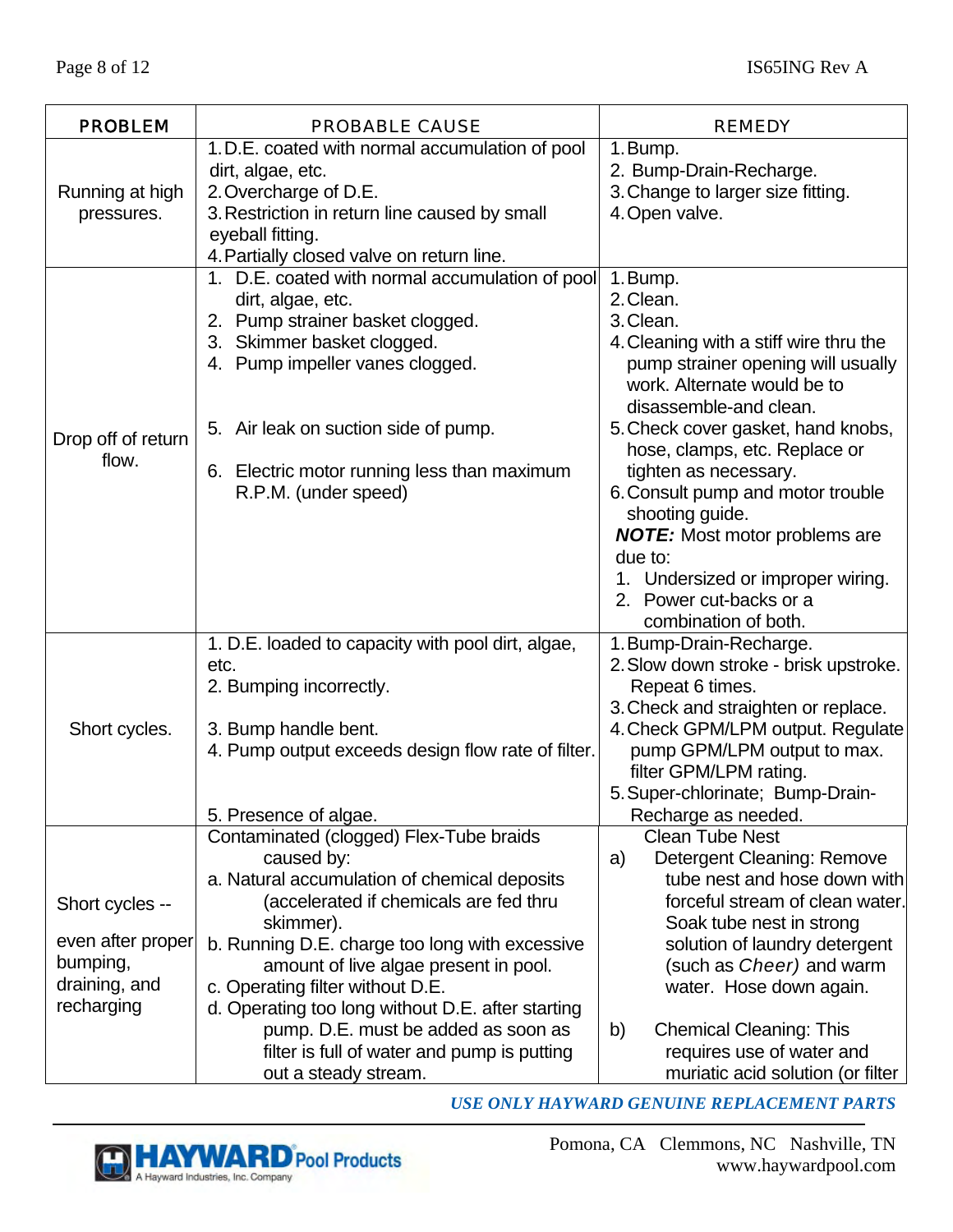|                                                               | $IMPORTANT$ — Testing a new pool plumbing<br>system without adding D.E. will cause this<br>type of clogging.                                                                                                                                                                                                               | cleaner-type preparations) to<br>chemically dissolve<br>contaminates. Consult your<br>pool dealer for chemical<br>cleaning instructions.                                    |
|---------------------------------------------------------------|----------------------------------------------------------------------------------------------------------------------------------------------------------------------------------------------------------------------------------------------------------------------------------------------------------------------------|-----------------------------------------------------------------------------------------------------------------------------------------------------------------------------|
| D.E. leaking to<br>pool via the<br>return lines               | 1. Opening or tear in one or more Flex-Tubes.<br>2. Rip or hole in diaphragm gasket.<br>3. Worn or loose fitting diaphragm gasket<br>(chemicals fed thru suction lines may shorten<br>life of this part).<br>4. Loose bolts on tube nest plates.                                                                           | Replace Flex-Tube.<br>1.<br>2. Replace gasket.<br>3. Replace gasket.<br>4. Tighten bolts.                                                                                   |
| Hard bumping.                                                 | 1. Caking of D.E. under tube sheet. Sometimes<br>caused by accumulation of sun tan oils, hair or<br>floating particles that bind together in a clay-<br>like form.<br>2. Overloaded with D.E. Sometimes happens<br>when last charge of dirty D.E. was not properly<br>drained.<br>3. Filter runs too long between bumping. | 1. Bump-Drain-Recharge more<br>often and reduce the use of oils.<br>2. Bump-Drain-Recharge with<br>proper amount of D.E.<br>3. Bump more frequently.                        |
| D.E. leaking<br>back to pool via<br>skimmer or main<br>drain. | Filter check valve worn or stuck open.                                                                                                                                                                                                                                                                                     | Clean and/or replace.                                                                                                                                                       |
| Very short cycles<br>when<br>vacuuming.                       | Normal if pool contains:<br>1. Very dirty water.<br>2. Presence of live, vigorously growing algae.<br>Presence of alum or floccing agents, which will<br>clog filter.                                                                                                                                                      | 1. Bump-Drain-Recharge more often.<br>2. Add enough chlorine to control this<br>growth - then vacuum.<br>3. Vacuum so as to by-pass filter.<br>Avoid using floccing agents. |

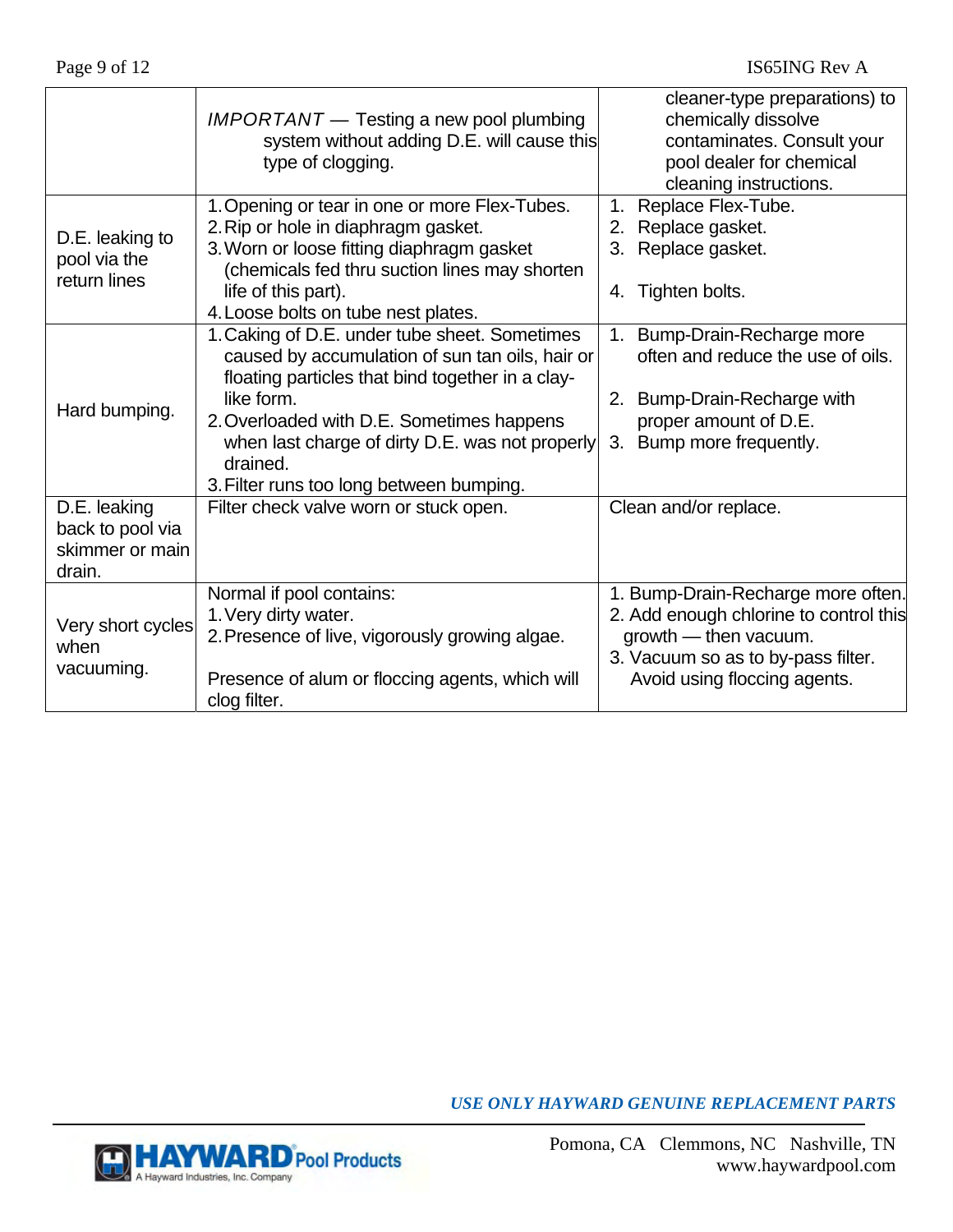# **HAYWARD® LIMITED WARRANTY**

This equipment was inspected before shipment from our plant. To original purchasers of this equipment, Hayward Pool Products, Inc., 620 Division Street, Elizabeth, New Jersey, warrants its products free from defects in materials and workmanship for a period of **ONE (1)** year from the date of purchase.

Parts which fail or become defective during the warranty period, except as a result of freezing, negligence, improper installation, use, or care, shall be repaired or replaced, at our option, without charge, within 90 days of the receipt of defective product, barring unforeseen delays.

To obtain warranty replacements or repair, defective components or parts should be returned, transportation paid, to the place of purchase, or to the nearest authorized Hayward service center. For further Hayward dealer or service center information, contact Hayward customer service department. No returns may be made directly to the factory without the express written authorization of Hayward Pool Products, Inc.

To original purchasers of this equipment, Hayward Pool Products, Inc. warrants its vacuum release systems to be free from defects in materials and workmanship for a period of **ONE (1)** year from the date of purchase.

Filters which become defective during the warranty period, except as a result of freezing, negligence, improper installation, use or care, shall be repaired or replaced, at our option, without charge.

All other conditions and terms of the standard warranty apply.

Hayward shall not be responsible for cartage, removal and/or reinstallation labor or any other such costs incurred in obtaining warranty replacements.

The Hayward Pool Products warranty does not apply to components manufactured by others. For such products, the warranty established by the respective manufacturer will apply.

Some states do not allow a limitation on how long an implied warranty lasts, or the exclusion or limitation of incidental or consequential damages, so the above limitation or exclusion may not apply to you.

This warranty gives you specific legal rights, and you may also have other rights, which vary from state to state.

**Hayward Pool Products, Inc. 620 Division Street Elizabeth, NJ 07207 \*Supersedes all previous publications.**

*USE ONLY HAYWARD GENUINE REPLACEMENT PARTS* 

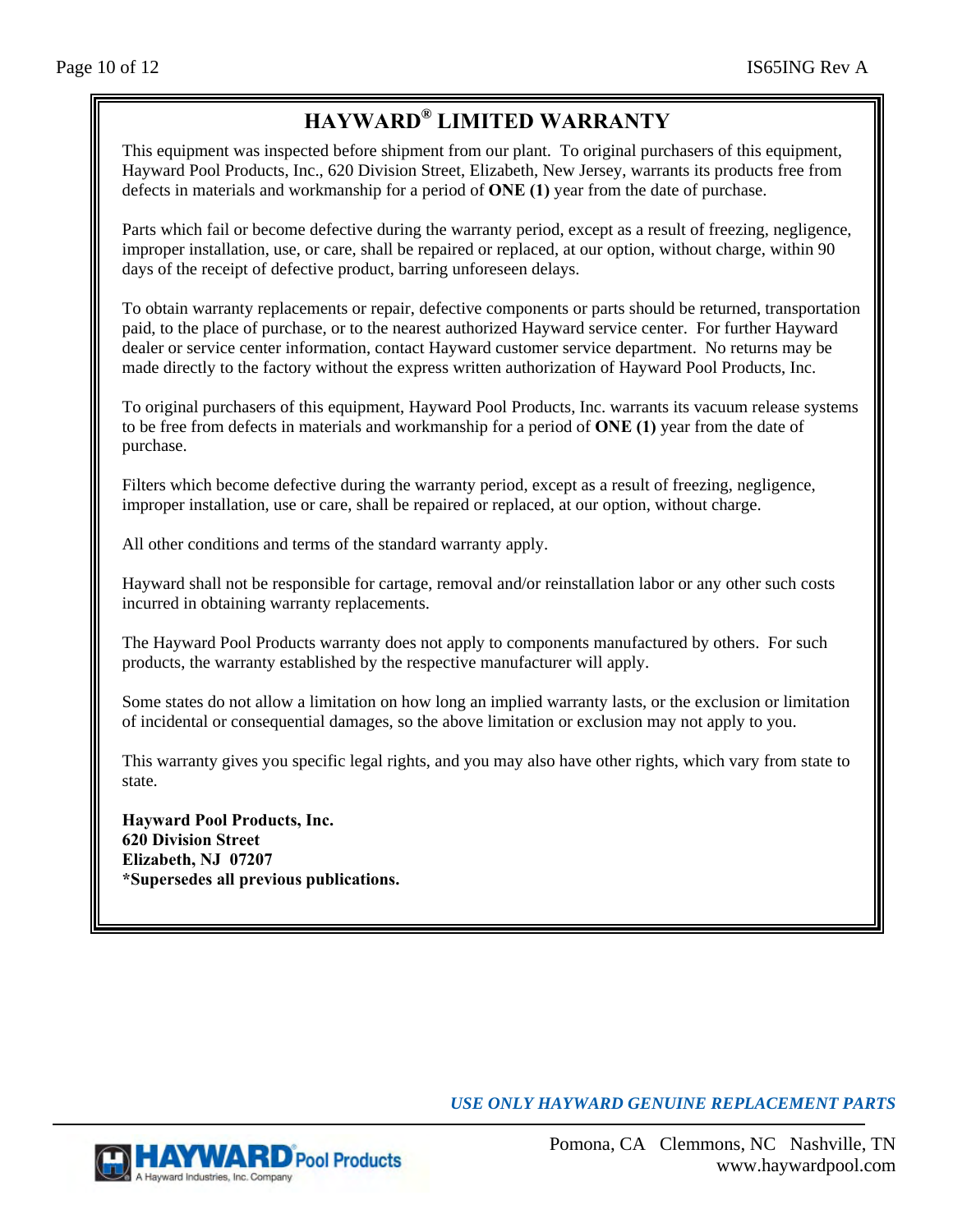

# **Get the Scoop on Achieving Optimum D.E. Filter Performance with Hayward's D.E. Pre-Measure Scoop!**

With Hayward's D.E. Pre-Measure Scoop, you can now accurately measure and add the correct amount of diatomaceous earth powder to your pool filter ensuring optimum performance and crystal clear, sparkling water. Hayward's D.E. Pre-Measure Scoop is the only scoop that provides an exact measure of 1 lb. or 1/2 lb. of D.E. Needless guesswork is eliminated. Adding D.E. is accurate, easy, and fast–all with no mess. The D.E. Pre-Measure Scoop doubles as a broadcaster for distributing granular chlorine to your pool. It can also be used for scooping out those hard-to-remove final gallons of water from your spa. Plus, there are hundreds of other uses. Hayward's D.E. Pre-Measure Scoop is available at your pool dealer. Just look for the bright orange display.

# **Watch it on Video!**

Now that you've got the filter that provides the cleanest, clearest pool water...Get the video that keeps maintenance at a minimum and pool enjoyment at a maximum! That's right. Hayward Pool Products has an easy, stress-free way for you to learn about how to operate and maintain your Perflex filter–by video. The new twelve minute Perflex video includes easyto-follow *how-to's,* on achieving and maintaining proper pool water chemistry, initial start-up and operation of your Perflex fitter, cleaning your Perflex, plus vacuuming, preventative maintenance, and winterizing. Perflex – the video. It keeps maintenance at a minimum and pool equipment at a maximum!

Just order "Operation and Maintenance" Video Part Number EC-OM-Video-90 and include your check or money order

for \$9.95\* (+ \$2.50 for shipping and handling) and mail to: **Hayward Pool Products Inc.**

620 Division Street Elizabeth, NJ 07207 Attn: Marketing Communications

**DETACH HERE: Fill out completely and mail within 10 days of purchase/installation, or REGISTER ONLINE AT WWW.HAYWARDNET.COM**

| HAYWARI                                                                                                                                                                                                                            | <b>Please Print Clearly: Warranty Registration Card</b>                                                                                                                                                                        |  |
|------------------------------------------------------------------------------------------------------------------------------------------------------------------------------------------------------------------------------------|--------------------------------------------------------------------------------------------------------------------------------------------------------------------------------------------------------------------------------|--|
|                                                                                                                                                                                                                                    |                                                                                                                                                                                                                                |  |
|                                                                                                                                                                                                                                    | Purchased from: Note and the set of the set of the set of the set of the set of the set of the set of the set of the set of the set of the set of the set of the set of the set of the set of the set of the set of the set of |  |
|                                                                                                                                                                                                                                    |                                                                                                                                                                                                                                |  |
|                                                                                                                                                                                                                                    |                                                                                                                                                                                                                                |  |
|                                                                                                                                                                                                                                    | $City$ $City$ $State$ $Zip$                                                                                                                                                                                                    |  |
|                                                                                                                                                                                                                                    | Please send me more information on these other<br>products from Hayward:                                                                                                                                                       |  |
| <b>Product Serial No.</b> The same of the same of the same of the same of the same of the same of the same of the same of the same of the same of the same of the same of the same of the same of the same of the same of the same | $\Box$ Pump $\Box$ Filter $\Box$ Automatic Pool Cleaner $\Box$ Light                                                                                                                                                           |  |
| $\Box$ New Installation $\Box$ Replacement                                                                                                                                                                                         | $\Box$ Chlorinator $\Box$ Skimmer $\Box$ Heater $\Box$ Heat Pump                                                                                                                                                               |  |
| <b>Type of In-Ground Pool:</b>                                                                                                                                                                                                     | $\Box$ Salt/Chlorine Generator $\Box$ Controls                                                                                                                                                                                 |  |
| $\Box$ Vinyl $\Box$ Fiberglass $\Box$ Gunite                                                                                                                                                                                       | May we contact you for future product promotions and offerings? $\Box$ Yes $\Box$ No                                                                                                                                           |  |

All rights reserved.